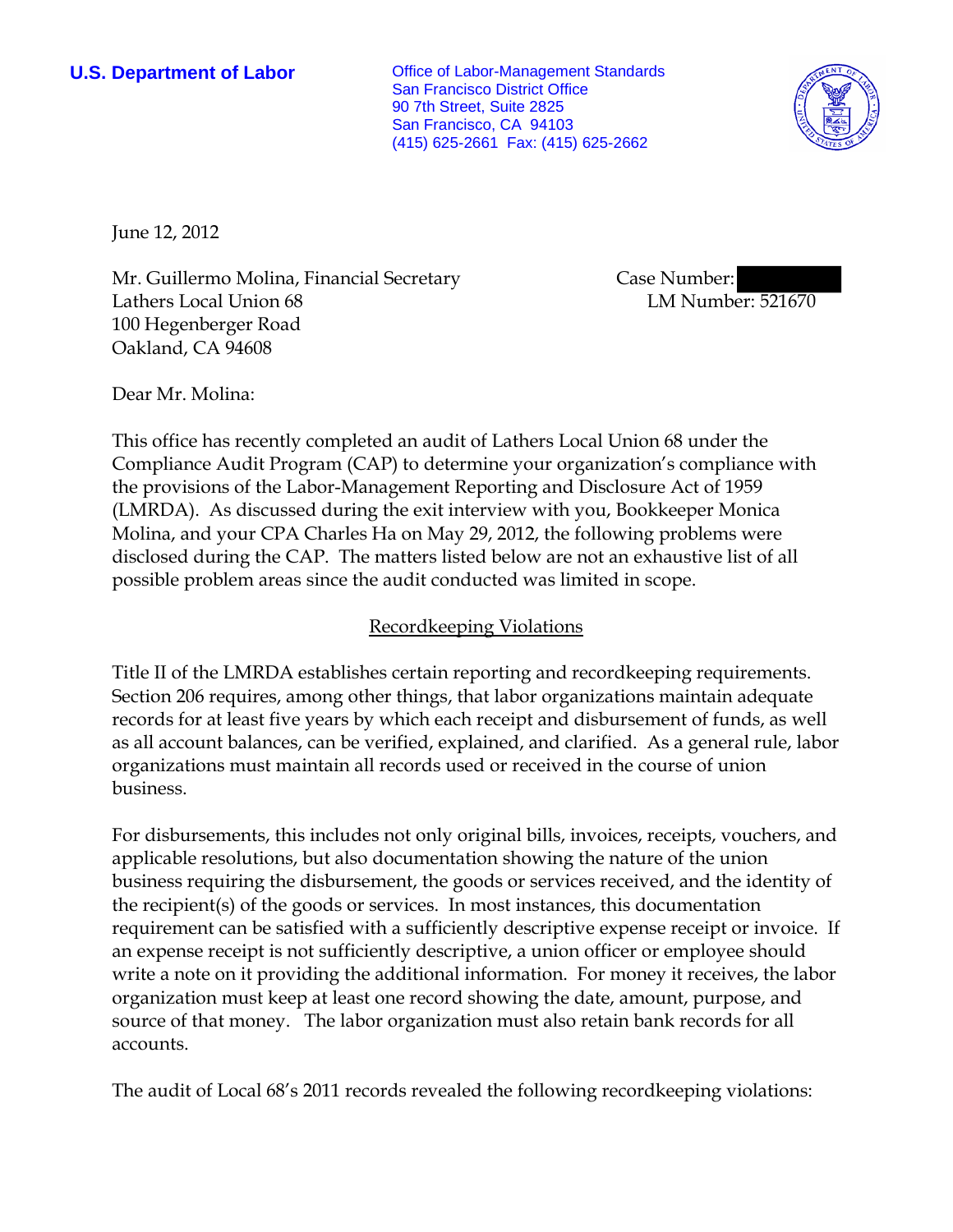Mr. Guillermo Molina June 12, 2012 Page 2 of 4

## 1. Meal Expenses

Local 68 records of meal expenses did not always include written explanations of union business conducted or the names and titles of the persons incurring the restaurant charges. For example, one meal receipt for \$223 in December 2011 did not contain any descriptive information. Union records of meal expenses must include written explanations of the union business conducted and the full names and titles of all persons who incurred the restaurant charges. Also, the records retained must identify the names of the restaurants where the officers or employees incurred meal expenses.

Based on your assurance that Local 68 will retain adequate documentation in the future, OLMS will take no further enforcement action at this time regarding the above violations.

## Reporting Violations

The audit disclosed a violation of LMRDA Section 201(b), which requires labor organizations to file annual financial reports accurately disclosing their financial condition and operations. The Labor Organization Annual Report (Form LM-2) filed by Local 68 for fiscal year ending June 30, 2011, was deficient in the following areas:

1. Acquire/Dispose of Property

Item 15 [LM-2] (During the reporting period did your organization acquire or dispose of any assets in any manner other than by purchase or sale?) was answered, "Yes," but there was no information provided regarding nearly \$3,000 that the union gave away in merchandise during the year. The union must identify the type and value of any property received or given away in the additional information section of the LM report along with the identity of the recipient(s) or donor(s) of such property. The union does not have to itemize every recipient of such giveaways by name. The union can describe the recipients by broad categories if appropriate such as "members" or "new retirees."

2. Sale of Supplies

Local 68 did not correctly report receipts from the sale of supplies or disbursements for supplies for resale. The audit revealed that during 2011, Local 68 disbursed at least \$12,000 for items that it gave away or re-sold to members, collecting receipts totaling at least \$400. The LM-2 instructions require that the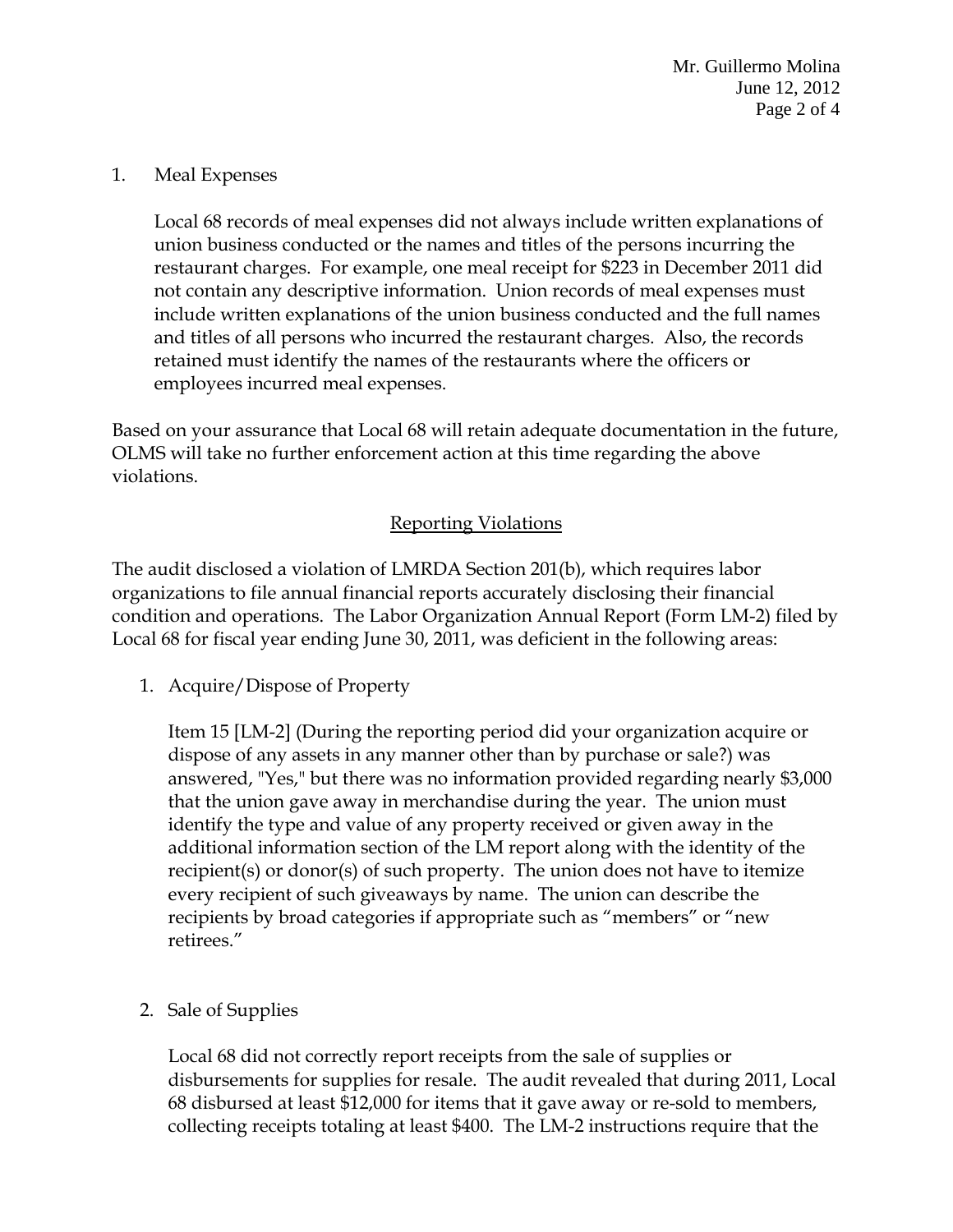union report receipts from the sale of supplies in Item 39 (Sale of Supplies) and disbursements for supplies for resale in Item 59 (Supplies for Resale).

3. Failure to Report Investments

All trusts in which the labor organization is interested which are investments of the labor organization (such as real estate trusts, building corporations, etc.) must be reported in Schedule 5. Local 68 failed to report its book value of the union's investment in the Labor Temple Association of Alameda County on Schedule 5. Local 68 should report on Line 6(a) the name of the trust in Column (A) and the labor organization's share of its book value in Column (B) of Schedule 5.

4. Disbursements to Officers and Employees

Local 68 did not include some payments to officers and employees in Column G of Schedule 11 (All Officers and Disbursements to Officers) and Schedule 12 (Disbursements to Employees). It appears that the local erroneously reported these payments in Schedules 15 through 19. The total amount cannot be determined due to the record keeping violation as described above.

The union must report in Column F of Schedules 11 and 12 (Disbursements for Official Business) direct disbursements to officers and employees for reimbursement of expenses they incurred while conducting union business. The union must report in Column G (Other Disbursements) of Schedules 11 and 12 any direct or indirect disbursements to union personnel for expenses not necessary for conducting union business.

5. Failure to File Bylaws

The audit disclosed a violation of LMRDA Section 201(a), which requires that a union submit a copy of its revised constitution and bylaws with its LM report when it makes changes to its constitution or bylaws. Local 68 amended its constitution and bylaws since 1989, but did not file a copy with its LM report when the bylaws were revised. Local 68 has now filed a copy of its constitution and bylaws.

I am not requiring that Local 68 file an amended LM report for 2011 to correct the deficient items, but Local 68 has agreed to properly report the deficient items on all future reports it files with OLMS.

I want to extend my personal appreciation to Lathers Local Union 68 for the cooperation and courtesy extended during this compliance audit. I strongly